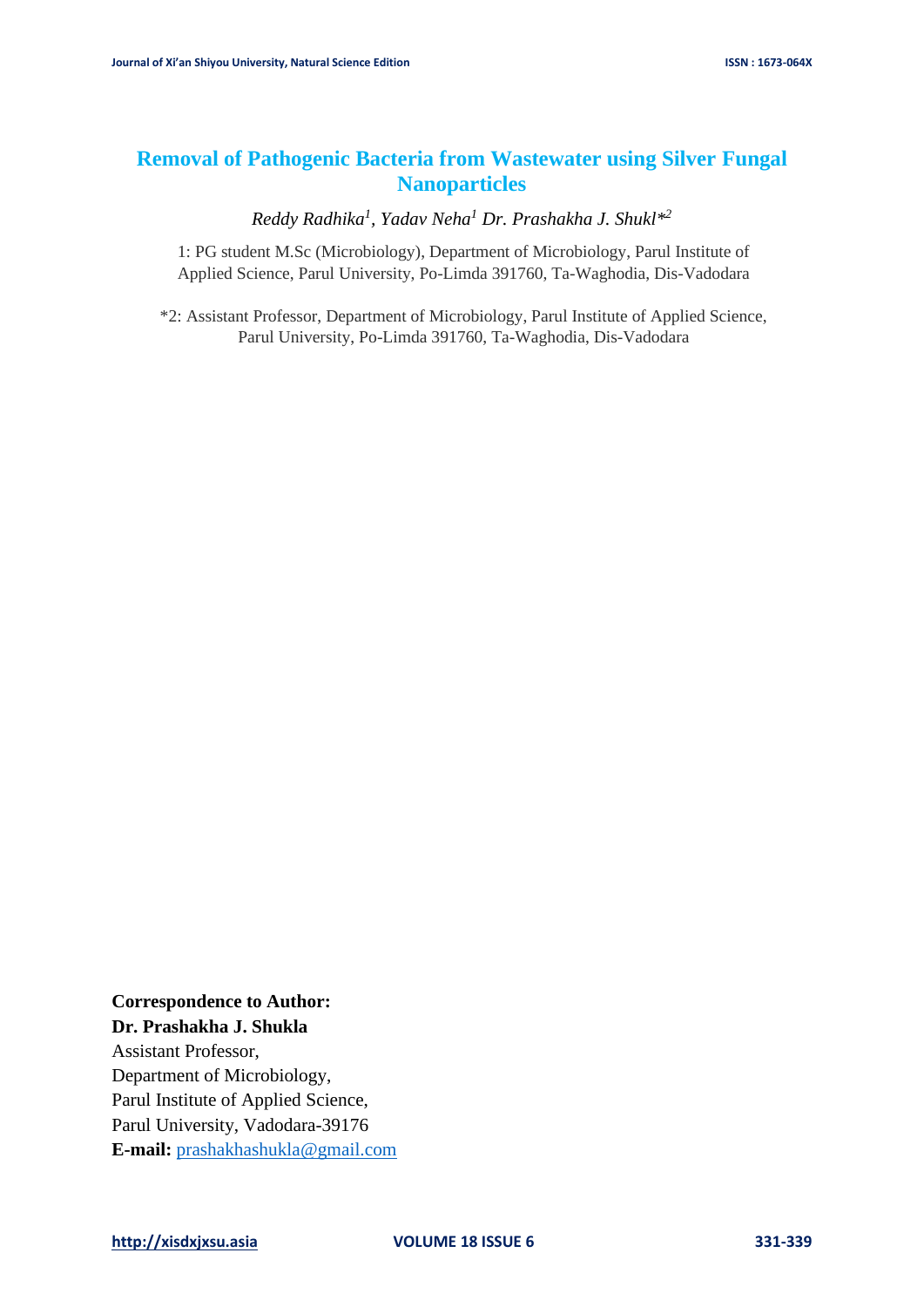## **Abstract**

Nanotechnology is rapidly progressing and has been proven to be more successful than traditional water treatment methods, allowing for the safe use of unusual water sources. Fungi are more versatile in terms of proliferation and metal tolerance than bacteria. The goal of this study is to show that silver nanoparticles may be synthesised outside of the cell. *Penicillium Citreonigum Dierck* and *Scopulaniopsos brumptii Salvanet-Duval* are two filamentous fungi found in Lake Michigan. Burullus uses UV–vis spectroscopy and transmission electron microscopy to study biosynthesized nano-silver particles (TEM). Fourier transform infrared (FTIR) analysis was used to identify a functional group of protein molecules surrounding AgNPs. At two doses (550.7 and 676.9 mg/l), test the bactericidal effectiveness of biosynthesized silver nanoparticles, as well as their long-term interactions with bacteria (15, 60 and 120 min). To eliminate dangerous microorganisms in contaminated water, polyurethane foam was employed as a silver transporter and nano-silver solution. The AgNPs have exceptional antibacterial efficacy against both Gram-positive and Gram-negative bacteria.

**Keywords :**- AGNPs, fungi, nanoparticles, Antibacterial activity, silver, bacteria, contaminated water.

## **Introduction**

The arrangement of safe drinking water is presently a high need to compassionate objectives and stays a fabulous worldwide challenge to the 21st century [1]. There is restricted chance of an increment in the stock of new water due to contending requests of different monetary areas. Because of a scarcity of fresh water, several countries are focusing on creating unconventional water sources such as desalination, precipitation water collection, waste water treatment, and abrasive water use [2]. *Shigella spp., Salmonella spp., Vibrio spp., E. coli,* and *Cryptosporidium spp.* are among the bacteria that can cause sickness when discovered in water. (i.e., loose stools, gastrointestinal sickness) in water assets [3]. According to the World Health Organization, all drinking water should be free of non-recognizable trash and coliform levels [4]. The World Health Organization (WHO) has shown that organochlorine sanitization procedures currently utilised in drinking water treatment may effectively control microbiological germs, but has requested that elective cycles be tracked down to effectively accomplish water sterilisation and contamination removal [5]. One of the most common applications of nanotechnology is as a quick, low-cost, free of dangerous synthetic chemicals, and a green science approach for mixing nanoparticles that is environmentally friendly [6]. The creation of materials with a thickness of less than 100 nanometres is referred to as nanotechnology [7]. Due to increased water demand, traditional water/wastewater treatment improvements are still unable of supplying ideal and safe water, there is a pressing need to employ high-level and new applications water refinement advancements such as nanotechnology to provide reasonable solutions to the challenges faced by water, to give the chance to combat new water shortages by utilising unusual water sources to boost water supply, as well as to deliver wastewater medications [1]. Because of their charge limit, nano-materials such as silver, titanium, and zinc have been readied for use in the sanitization of various watery infections caused by microbes for a long time [8]. Natural methods, as opposed to traditional made compound and actual procedures, are now a superior arrangement of the union of nano-materials [9]. Chemical techniques, on the other hand, relied on the well-known borohydride and citrate reduction processes, which are both toxic to the environment and promote nanoparticle aggregation quickly, as a result, large particles with low monodispersity are produced [10]. Biological tactics for nanoparticle formation, in contrast to earlier procedures, have attracted a lot of interest since they are safe (they don't supply harmful combinations during the cycle), cost-effective, take the least amount of time, and are close to natural norms [11]. Various live organic things, such as microorganisms, organisms, yeasts, green growth, and higher plants, are used in the biomineralization process for the production of nanoparticles. Silver, gold, platinum, manganese, selenium, iron, and other nanoparticles are accelerated using these organisms [12]. *Aspergillus flavus*, a parasitic fungus, was created to aggregate extracellular Ag nanoparticles [13]. As a result, analysts have viewed silver nanoparticles as a powerful antimicrobial against both gramme positive and gramme negative microorganisms, infections, and other creatures, which is primarily reliant on a high surface area to volume proportion with interesting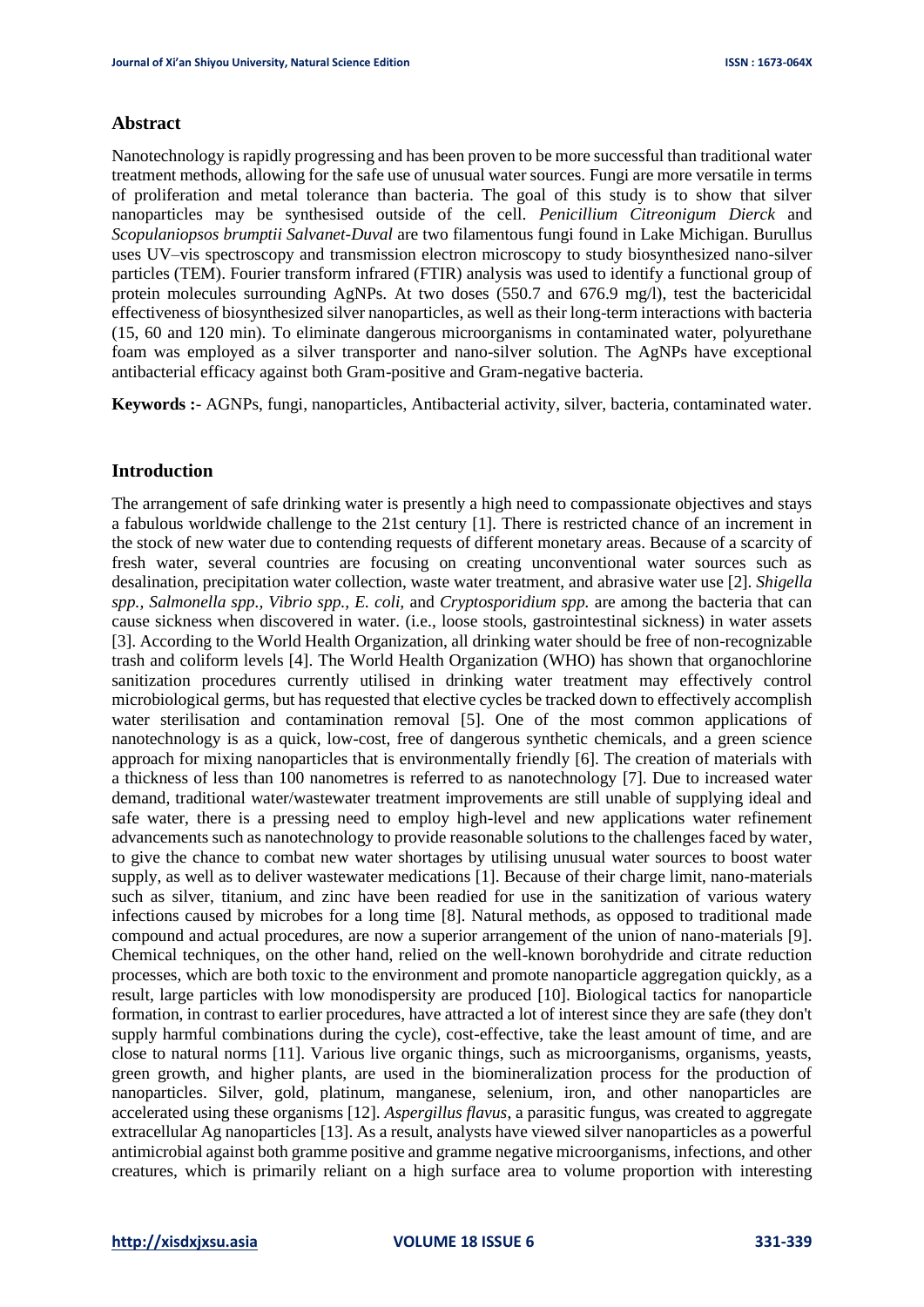physical, substance, and organic properties. It may also be readily stored on durable materials (for example, Ag/sand, Ag/zeolite, and Ag/fibre) [14,15,16,17,4]. Because of their ability to release a huge range of substances, parasites are the best up-and-comer in the metal nanoparticle combination, financial decency, leniency, and metal bioaccumulation ability; release a huge number of proteins downstream; Furthermore, different species develop fast and get polished as a result, and maintaining them in the lab is quite straightforward [18]. A (NADH) subordinate reductase protein generated as an optional metabolite is linked to the reduction of Ag+ to silver nanoparticles Ag. *Fusarium oxysporum* generated silver nanoparticles in a simple protein test [19], although the results were inconclusive. The current evaluation tries to accomplish four objectives. (1) The extracellular union of silver nanoparticles was demonstrated using two filamentous organisms from wastewater, *Penicillium Citreonigum Dierck* and *Scopulaniopsos brumptii Salvanet-Duval*. (2) UV–vis spectroscopy and Fourier change infrared spectroscopy were used to examine biosynthesized nano-silver particles (FTIR). (3) In several focal areas, investigate the antibacterial activity of biosynthesized silver nanoparticles. (4) Using polyurethane foam as silver transporters and nano-silver solutions, remove hazardous microorganisms from contaminated water.

# **Nanoparticle Synthesis by Bacteria**

The use of prokaryotes as a source of metallic nanoparticles has been widely investigated. Bacteria are abundant in the environment and have the capacity to adapt to a variety of situations. They're also easy to cultivate and maintain, simple to nurture and manage. Temperature, for example, affects the rate of growth. Controlling oxygenation and incubation time is simple. According to research, by changing the pH of the growth medium was found by He et al. During incubation, nanoparticles of various sizes are produced. [20] It's crucial to be able to control such attributes because they might change over time.

Nanoparticles of various sizes are required for many purposes, including optics, catalysts, and antimicrobials are just a few examples, Palladium with zero valent has just been discovered. *Bacillus licheniformis* has been discovered to generate AgNPs found within cells [21]. The culture's colour following the inclusion of the presence of AgNPs caused silver ions to become a dark brown colour [21].

Kalimuthu and colleagues demonstrated that the nanoparticles were formed of Ag and were well diffused in solution. However, as a result of the intracellular creation of the nanoparticles, Kalimuthu & al. they had to add an additional extraction stage to their procedure. Pugazhenthiran and colleagues when they tried to make biological organisms, they got a similar outcome. *Bacillus sp*. was revealed to create intracellular AgNPs, were sub-cultured in medium containing AgNO3. The reaction was gradual, and it took 7 days to complete [22].

# **Nanoparticle Synthesis by Fungi**

Fungi have sparked a lot of interest in manufacturing metallic nanoparticles since they have several benefits over bacteria when it comes to nanoparticle creation. The simplicity with which scaling and downstream processing may be accomplished, as well as the economic feasibility and presence of mycelia, are all factors to consider, which gives a bigger surface area, are all important factors to consider [23]. Mukherjee et al. further suggested that because fungi produce far more proteins than bacteria, nanoparticle manufacturing productivity will rise [24].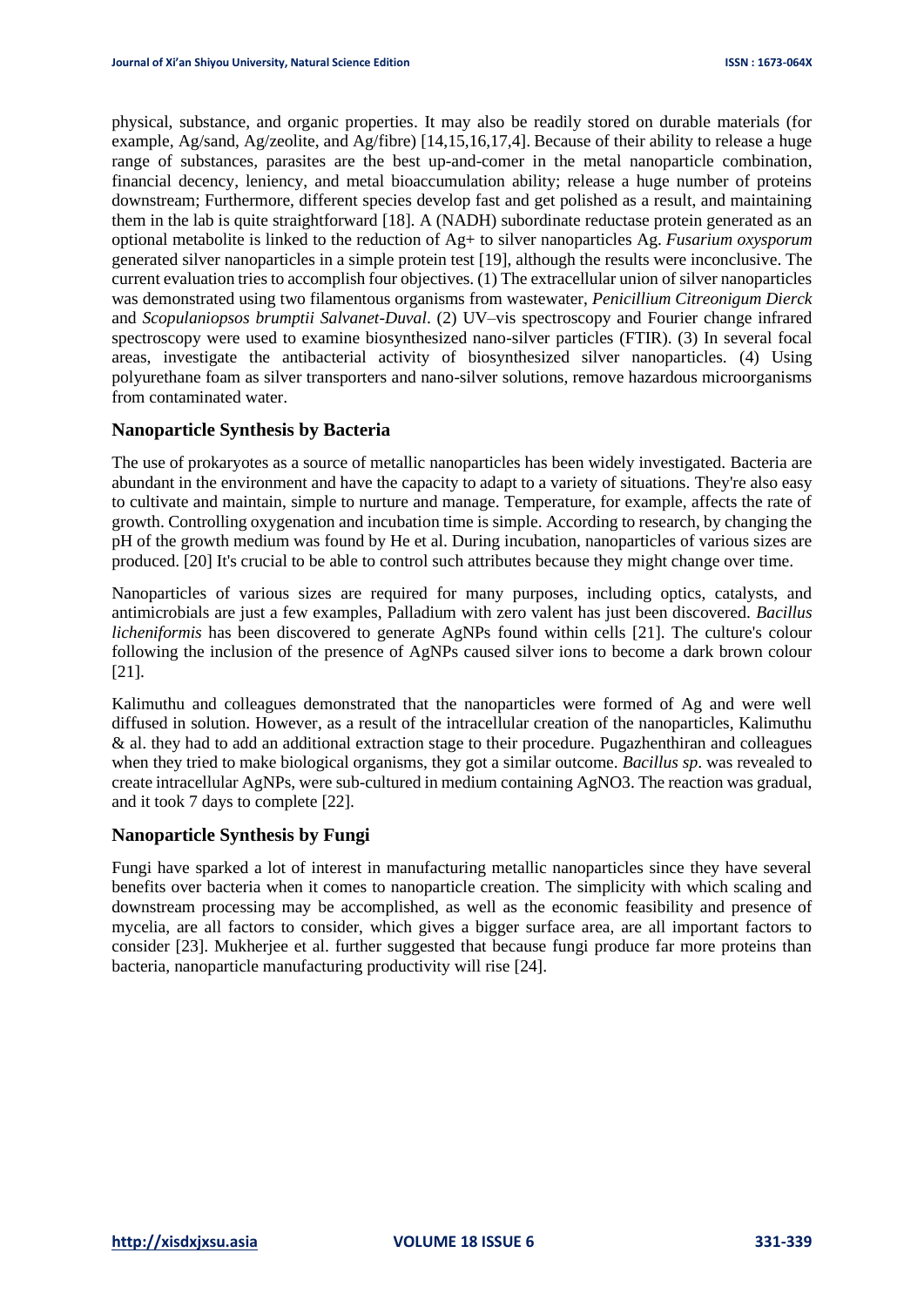

Fig.1 Extracellular Synthesis of Fungi by AgNPs

### **Silver nanoparticles (AgNPs)**

Bacteria are known to produce both extracellular and intracellular inorganic components that can be utilised to make silver nanoparticles [25]. The *Pseudomonas stutzeri AG259* strain obtained from a silver mine provided the first evidence for AgNP synthesis by bacteria [26]. AgNPs are made by combining bacterial biomass with silver nitrate solution (AgNO3) under certain pressure and temperature conditions. The method includes bacterial bio-reduction, in which reductase enzymes convert silver ions to AgNPs either intracellularly or extracellularly, depending on where the silver ions are reduced. It has to do with the NADH-dependent reductase enzyme receiving electrons from NADH while also reducing Ag ions to AgNPs [27].

For biofilm-mediated production of proteins, both intracellular and extracellular mechanisms are applicable. A metal-reducing bacteria, *Geobacter sulfurreducens*, uses it as both a terminal electron acceptor and a metal-consuming capacity. For the purpose of breathing Electrons are delivered by Ctype cytochromes, periplasm to the cell wall's outer membrane. As a result of the reduction, nucleation, and development of reduced atoms, in the production of nanoparticles [28].

# **Toxicity of AgNPs**

AgNPs are a kind of metal nanoparticle that may be found in a wide range of applications. Because of their broad-spectrum bactericidal, fungicidal, and antiviral action, they are used in a variety of consumer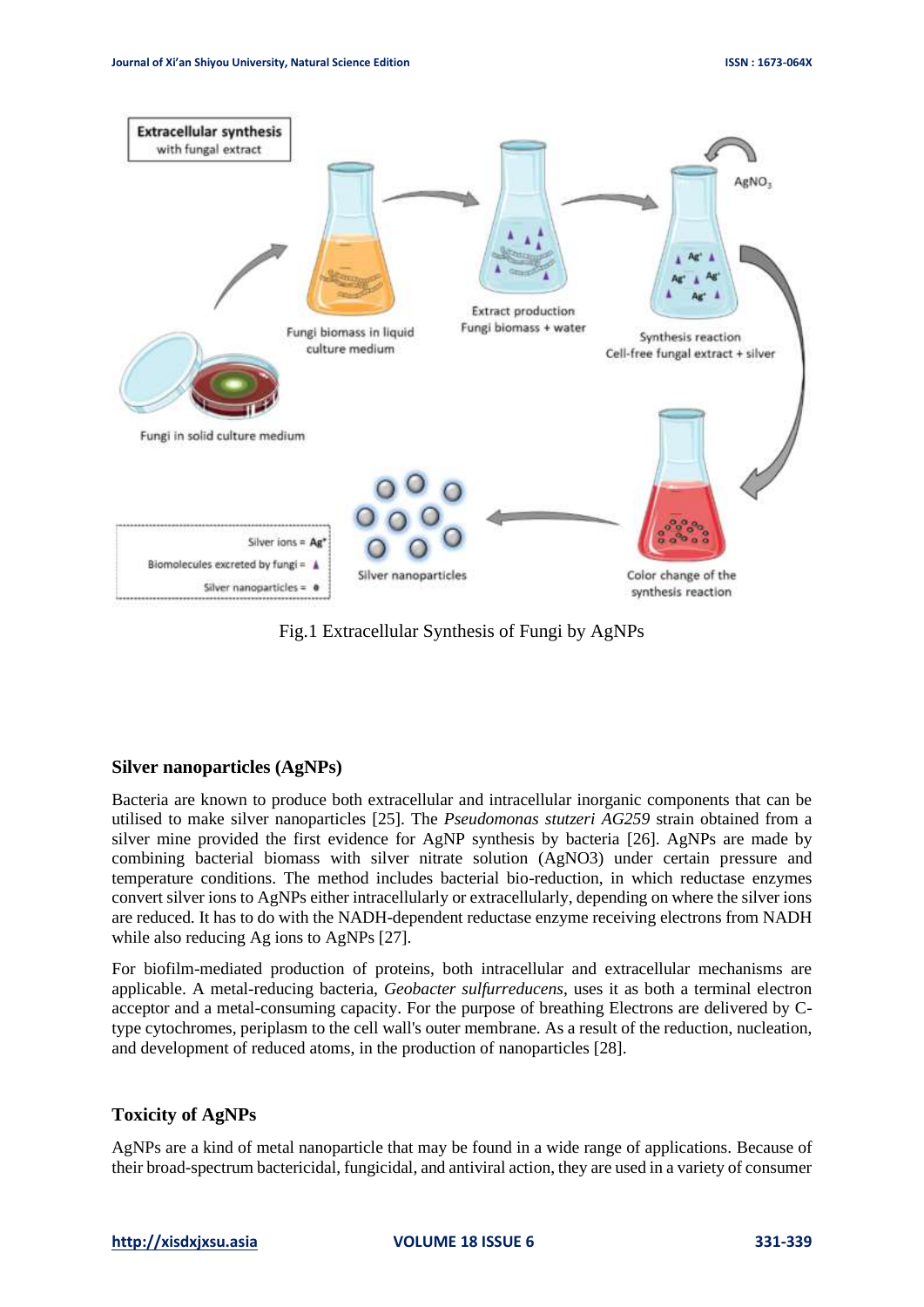items as well as medicinal applications. AgNPs have been demonstrated to penetrate through biological membranes and enter cells due to their tiny size, producing toxicity at various amounts depending on the organisms impacted. Shape, size, concentration, aggregation, chemical coating, surface charge, and the procedures utilised for their production (biological, physical, or chemical approaches) will all have a direct impact on AgNP toxicity [29, 30]. The toxicity of AgNPs is also affected by the number of targeted live creatures or test species, which is linked to the organism's defensive systems for removing unwanted substances. Furthermore, the culture medium to which the organisms are exposed will alter the response in toxicity testing [31].

Both AgNPs and  $Ag$ + released from the nanoparticles are thought to cause toxicity [32] by causing membrane damage, reactive oxygen species (ROS) production, protein oxidation and denaturation, mitochondrial malfunction, DNA damage, and cell proliferation suppression [33,34]. Because silver and sulphur have a high affinity, McShan et al. [35] suggest that the interaction of AgNPs with proteins or other sulfur-containing macromolecules is a major toxicity mechanism, during the investigation [36].



Fig. 2 Toxicity of AgNPs

# **Antimicrobial effect of silver Nanoparticles**

Microbial species have become more prevalent as a result of their emergence and growth. With the continued focus on health-care costs and resistance to various antibiotics, several researchers have attempted to discover new, efficient antibacterial reagents that are both resistant and inexpensive. As a result of such issues and requirements, the revival in the usage of antiseptics based on silver that might be harmful connected to broad-spectrum activity and a far decreased likelihood to commit suicide.

Antibiotics are less likely to cause microbial resistance [37]. Antimicrobial surface coatings of Ag nanoparticles with amphiphilic hyperbranched macromolecules have been shown to be effective antibacterial agents by Mocking4 and colleagues [38]. Nanomaterials can also be changed for improved performance [39], efficiency in order to ease their use in many domains' biology and medicine, for example. Our research in this study, a group of specialists from several fields has looked into the antimicrobials.

### **Collection of samples**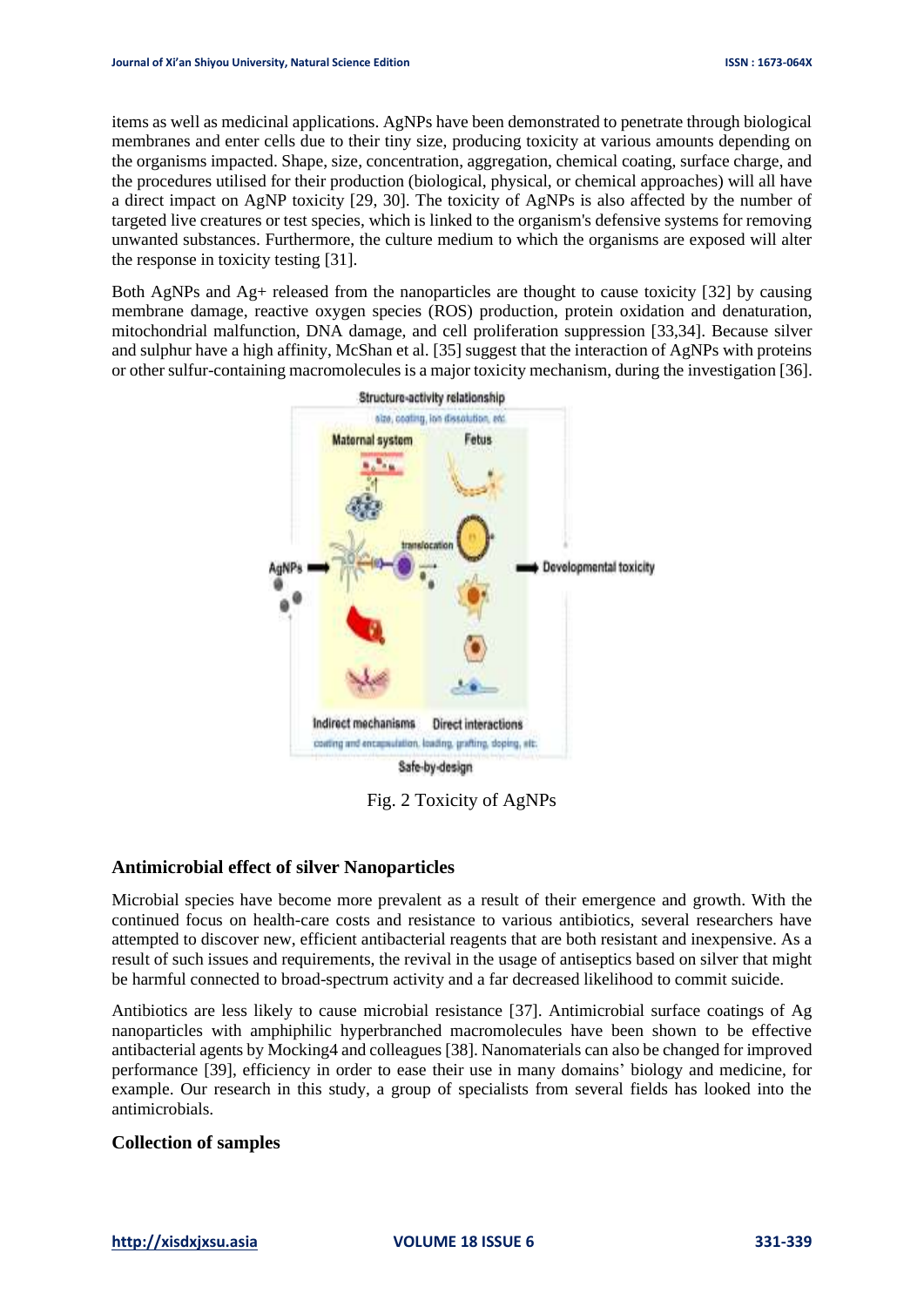For this experiment, fungi cultures were employed. To generate silver nanoparticles, two fungal species (*Scopulaniopsos brumptii Salvanet-Duval* and *Penicillium citreonigum Dierck*) were grown in Sabouraud dextrose agar (SDA) media (Khan et al., 2014) [40].

## **Source of organism and media for growth**

From Lake Burullus, two fungal strains were isolated, Individual fungal colonies were chosen and purified further by subculture on Sabouraud dextrose agar (SDA) and incubation at 28<sup>o</sup>C. The isolates were discovered at Ain-Shams University's Faculty of Agriculture in Cairo, Egypt.

## **Preparation of AgNO<sup>3</sup> solutions with a concentration of 5 M**

To prevent auto-oxidation of silver, 0.081 gm AgNO3 was dissolved to provide a precise solution of 5 M silver nitrate (Chemicals used were of Sigma grade, USA) in 100 ml of double sterile distilled water and storing in a Yellow (amber) coloured container [41].

## **Biological extracellular synthesis of Silver Nanoparticles**

The preparation of biomass for *Penicillium Citreonigum Dierck* and *Scopulaniopsos brumptii Salvanet-Duval* were cultivated in a fluid medium comprising (in grammes per litre) KH<sub>2</sub>PO<sub>4</sub> 7.0, K<sub>2</sub>HPO<sub>4</sub> 2.0, MgSO<sub>4</sub> 7H<sub>2</sub>O 0.1, (NH<sub>4</sub>)<sub>2</sub>SO<sub>4</sub> 1.0, yeast extract 0.6, and glucose 10.0. At 28 °C, a flask containing medium was incubated for eight days. The biomass was extracted and cleaned with distilled water after incubation. 6 g biomass was mixed with 100 ml deionized water and incubated for 72 hours. After incubation, the suspension was filtered using Whatman filter paper No. 1 to get the supernatant [42].



Fig. 3 Schematic diagram of the pilot-scale treatment system

# **Conclusion**

It may be argued that one of the most significant aspects of nanotechnology is the development of dependable, environmentally acceptable procedures for the production of nanomaterials. *Penicillium Citreonigum Dierck* and *Scopulaiopsos brumptii Salvanet* were used to synthesise silver nanoparticles,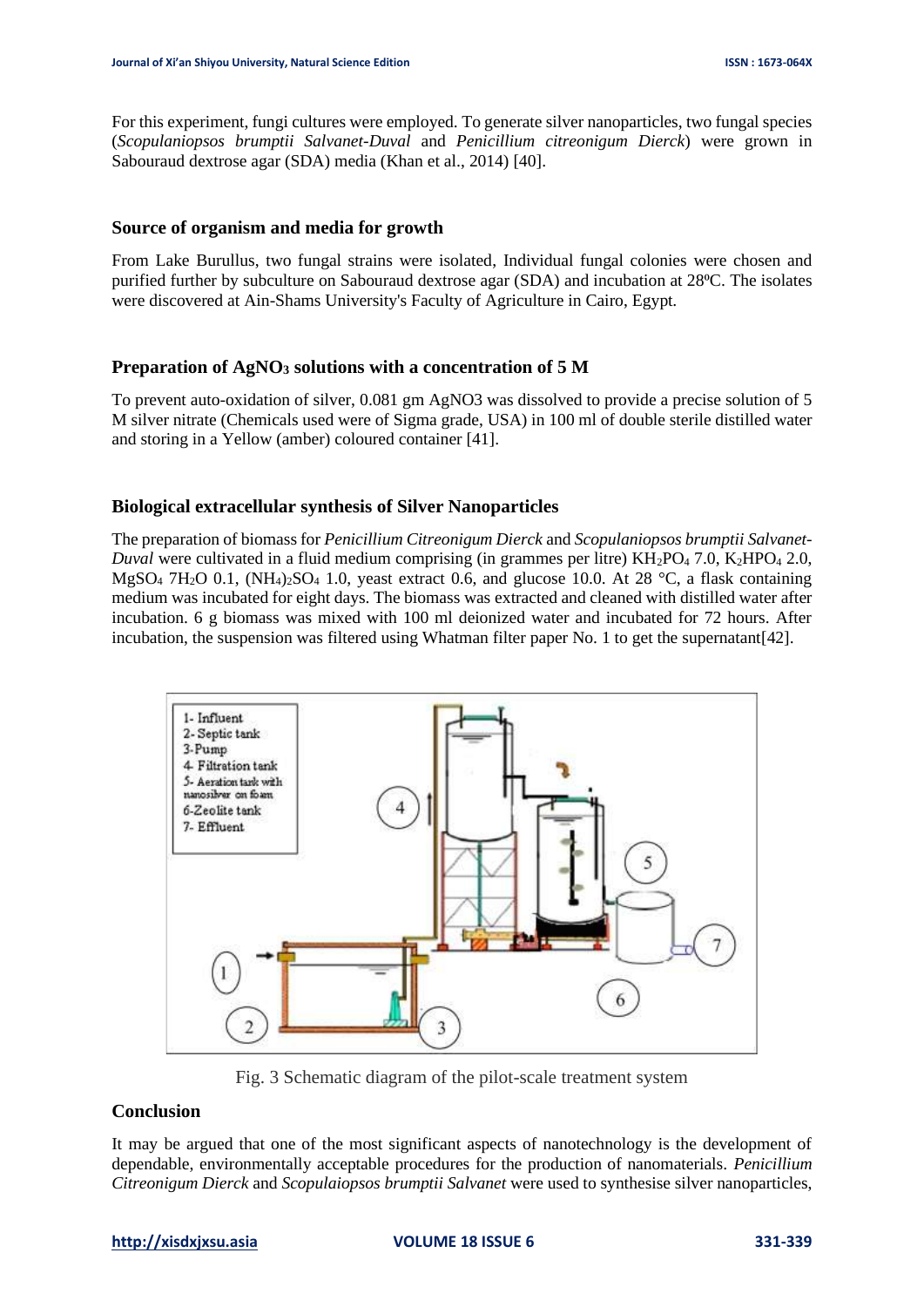which were found to be quite affordable, devoid of harmful chemicals, safe, and environmentally friendly. For remote populations, this technology can provide full antimicrobial treatments. The number of bacteria must be reduced to zero at a concentration of 676.9 mg/l and contact durations of 15 and 120 minutes. All sorts of bacteria, including gramme positive and gramme negative bacteria, may be destroyed using nano-silver coated foam.

#### **Acknowledgment**

It's our privilege and honor to express our sincerest gratitude to the Parul University, Vadodara, Gujarat for providing me with all the necessary support and facilities including state-of-the-art infrastructure facilities with advanced technological scientific laboratories and everything else that was required to carry out this.

#### **Conflicts of interest**

The authors declare no conflicts of interest.

#### **References**

- *[1] Qu, X.L., Brame, J., Li, Q., Alvarez, J.J.P., 2013. Nanotechnology for a safe and sustainable water supply: enabling integrated water treatment and reuse. Acc. Chem. Res. 46 (3)*
- *[2] Gikas, P., Angelakis, A.N., 2009. Water resources management in Crete and in the Aegean Islands, with emphasis on the utilization of nonconventional water sources. Desalination 248 (1–3), 1049–1064*
- *[3] Lukhele, l.P., Krause, R., Mamba, B., Momba, M., 2010. Synthesis of silver impregnated carbon nanotubes and cyclodextrin polyurethanes for the disinfection of Water Res. Comm. 36 (4), 4.*
- *[4] Jain, P., Pradeep, T., 2005. Potential of silver nanoparticle-coated polyurethane from as an antibacterial water filter. Biotechnol. Bioeng. 90, 59-63.*
- *[5] World Health Organization (WHO), 2008. Water Quality, Incorporating 1st and 2 nd addenda, 1 (3).*
- *[6] Prashant, S., Raja, R.B., 2011. Biological synthesis and characterization of silver nanoparticles using the fungus Trichoderma harzianum. Asian J Exp. Biol. Sci. 2, 600-605.*
- *[7] Narayanan, B.K., Natarajan, S., 2010. Biological synthesis of metal nanoparticles by microbes. Adv. Colloid Interface Sci. 156, 1-13.*
- *[8] Amin, M.T., Alazba, A.A., Manzoor, U., 2014. A removal of pollutants from water/wastewater using different types of nanomaterials. J. Adv. Mater. Sci Eng., 24, Article ID 825910.*
- *[9] Parashar, U, K., Preeti, S.S., Anchal, S., 2009. Bioinspired synthesis of silver nanoparticles. Dig. J. Nanomater. Biostruct. 4 (1), 159-166.*
- *[10] Mukherjee, P., Roy, M., Mandal, B.P., Dey, G.K., Mukherjee, P.K., Ghatak, J., Tyagi, A.K., Kale, S.P., 2008. Green synthesis of highly stabilized nanocrystalline silver particles by anon-pathogenic and agriculturally important fungus T. asperellum. IOP Publ. Nanotechnol. J. 9, 075103 (7 pp).*
- *[11] Arya, V.M 2010. Living systems eco-friendly nanofactories. Dig J. Nanomater. Biostruct. 5 (1), 9-21.*
- *[12] Saifuddin, N., Wong, C.W., Yasumira, A.A.N., 2009. Rapid biosynthesis of silver nanoparticles using culture supernatant of bacteria with microwave-irradiation. E.J. Chem. 6 (1), 61-70.*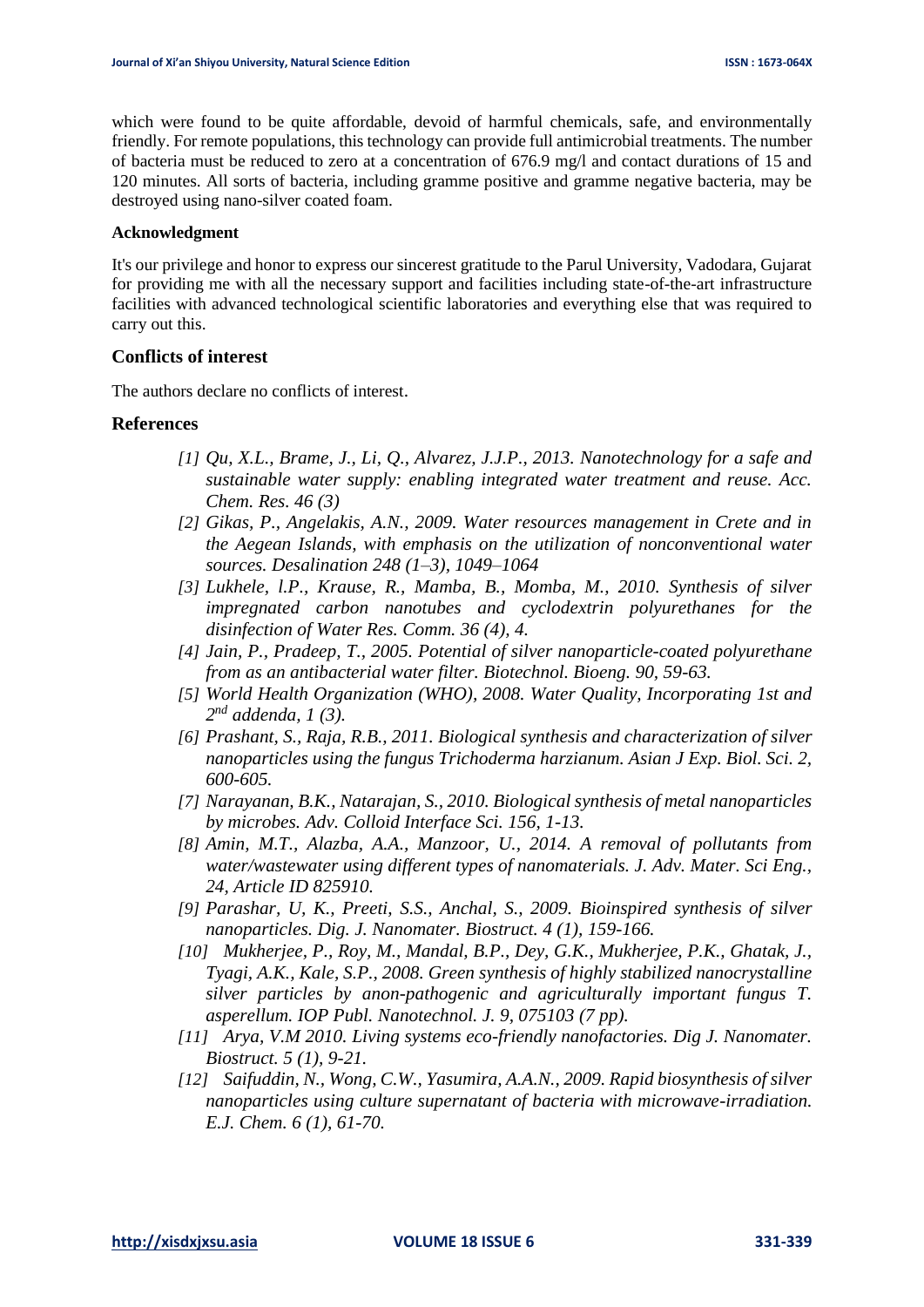- *[13] Vighneshwaan, N., Kathe, A.A., Vardadarajan, P.V., Nbachane, R.P., Bala Subramanian, R.H., 2007. Silver-protein (core-shell) nanoparticle production using spent mushroom substrate. Langmuir 23, 7113-7117.*
- *[14] Duran, N., Marcato, P.D., De Conti, R., Alves, O.L., Costa, F.T.M., Brocchi, M., 2010. Potential use of silver nanoparticles on pathogenic bacteria, and their toxicity and possible mechanisms of action. J. Braz. Chem. Soc. 21, 949-959.*
- *[15] Nair, A.S., Pradeep, T., 2007. Extraction of chlorpyrifos and malathion from water by metal nanoparticles. J. Nanosci. Nanotechnol. 7, 1871-1877.*
- *[16] Nangmenyi, G., Yue, Z., Mehrabi, S., Mintz, E., Economy, J., 2009. Synthesis and characterization of Ag nanoparticles impregnated fiberglass and utility in water disinfection. J. Nanotechnology 20, 495-505.*
- *[17] Piksova, K., Weiserova, M., Jedlickova, A., Fojitik, A., 2009. Silver nanoparticles and their bactericidal effect. J. Nano Con. 10, 20-22.*
- *[18] Sastry, M., Ahmad, A., Islam Khan, M., Kumar, R., 2003. Biosynthesis of metal nanoparticles using fungi and actinomycete. J. Curr. Sci. 85, 162-170. Castro-Longoria, E., Moreno-Velasquez, S.D., Vilchis-Nestor, Arenas-Berumen, E., Avalos-Borjra, M., 2012. Production of platinum nanoparticles and nanoaggregates using Neurospora crassa. J. Microbiol. Biotechnol. 22, 1000- 1004.*
- *[19] Ahmad, A., Mukherjee, P., Senapati, S., Mandal, D., Khan, Kumar, R, Sastry, M., 2003a. Extracellular biosynthesis of silver nanoparticles using the fungus Fusarium oxysporum. Colloids Surf. B: Biointerfaces 27, 313. Duran, N., Marcato, P.D.Alves, O.L., de Souza, G.I.H., Esposito, E., 2005. Mechanistic aspects of biosynthesis of silver nanoparticles by several a strain. J. Nanobiotechnology. 3.*
- *[20] He S, Guo Z, Zhang Y, Zhang S, Wang J, et al. (2007) Biosynthesis of gold nanoparticles using the bacteria Rhodopseudomonas capsulata. Materials Letters 61: 3984-3987.*
- *[21] Kalimuthu K, Suresh Babu R, Venkataraman D, Bilal M, Gurunathan S (2008). Biosynthesis of silver nanocrystals by Bacillus licheniformis. Colloids Surf B Biointerfaces 65: 150-153.*
- *[22] Pugazhenthiran N, Anandan S, Kathiravan G, Udaya Prakash NK, Crawford S, et al. (2009) Microbial synthesis of silver nanoparticles by Bacillus sp. Journal of Nanoparticle Research 11: 1811-1815.*
- *[23] Mukherjee P, Ahmad A, Mandal D, Senapati S, Sainkar S, et al. (2001) Fungus Mediated Synthesis of Silver Nanoparticles and Their Immobilization in the Mycelial Matrix- A Novel Biological Approach to Nanoparticle Synthesis. Nano Letters 1: 515-519.*
- *[24] Rai M, Yadav A, Gade A (2009) Silver nanoparticles as a new generation of antimicrobials. Biotechnol Adv 27: 76-83.*
- *[25] Rafique, M., Sadaf, I., Rafique, M.S., Tahir, M.B., 2016. A review on green synthesis of silver nanoparticles and their applications. Artif. Cells. Nanomed. Biotechnol. 45 (7), 1272e1291.*
- *[26] Jorge de Souza, T.A., Rosa Souza, L.R., Franchi, L.P., 2019. Silver nanoparticles: an integrated view of green synthesis methods, transformation in the environment, and toxicity. Ecotoxicol. Environ. Saf. 171, 691e700.*
- *[27] Javaid, A., Oloketuyi, S.F., Khan, M.M., Khan, F., 2018. Diversity of bacterial synthesis of silver nanoparticles. Bionanoscience 8, 43e59. BioNanoScience 8 (1).*
- *[28] Tanzil, A.H., Sultana, S.T., Saunders, S.R., Dohnalkova, A.C., Shi, L., Davenport, E. Ha, P., Beyenal, H., 2016. Production of gold nanoparticles by*